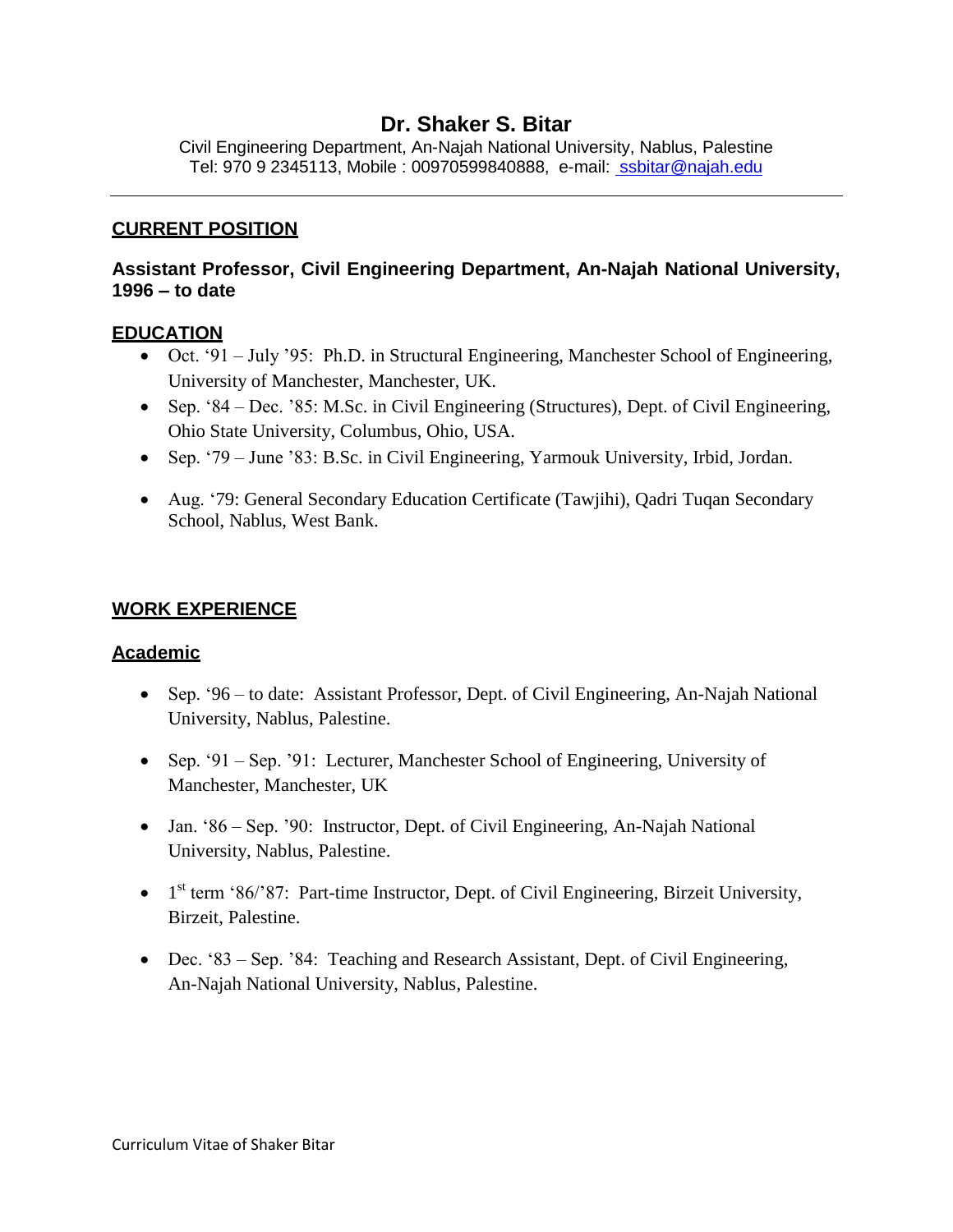## **Administrative**

- Aug.  $11 Aug.$   $12$ : Dean of Hisham Hijjawi College of Technology, An-Najah National University, Nablus, Palestine.
- Jan. '09 Aug. '10: Vice President for Administrative Affairs, An-Najah National University, Nablus, Palestine.
- Feb. '07 Dec. '08: Head of Building Engineering Department, An-Najah National University, Nablus, Palestine.
- Sep. '04 Sep. '06: Head of Civil Engineering Department, An-Najah National University, Nablus, Palestine.
- Sep. '99 Sep. 2000: Head of Postgraduate Studies in Natural & Applied Sciences, An-Najah National University, Nablus, Palestine.

# **Consultancy Work**

June '97 to date: Consultant Structural Engineer to a number of engineering firms including:

- **1) CDM/Morganti, Ramallah, Palestine.**
- **2) CEP, Ramallah, Palestine.**
- **3) Tubeileh Engineering & Contracting Co., Nablus, Palestine.**
- **4) Hijjawi Engineering Centre, Nablus, Palestine.**
- **5) Arab for Engineering Services & Consulting (Arabesc), Nablus,Palestine**

# **COMPUTER SKILLS**

- MS Office
- SAP, software

## **Awards**

- $\bullet$  July  $'02$ : Awarded a two-month grant from the Royal Society, London for research at the University of Manchester.
- July '91: Awarded the Overseas Student Award (ORS).
- Oct. '90: Awarded a 12 month Grant from the British Council for Research atnthe University of Sheffield, UK.